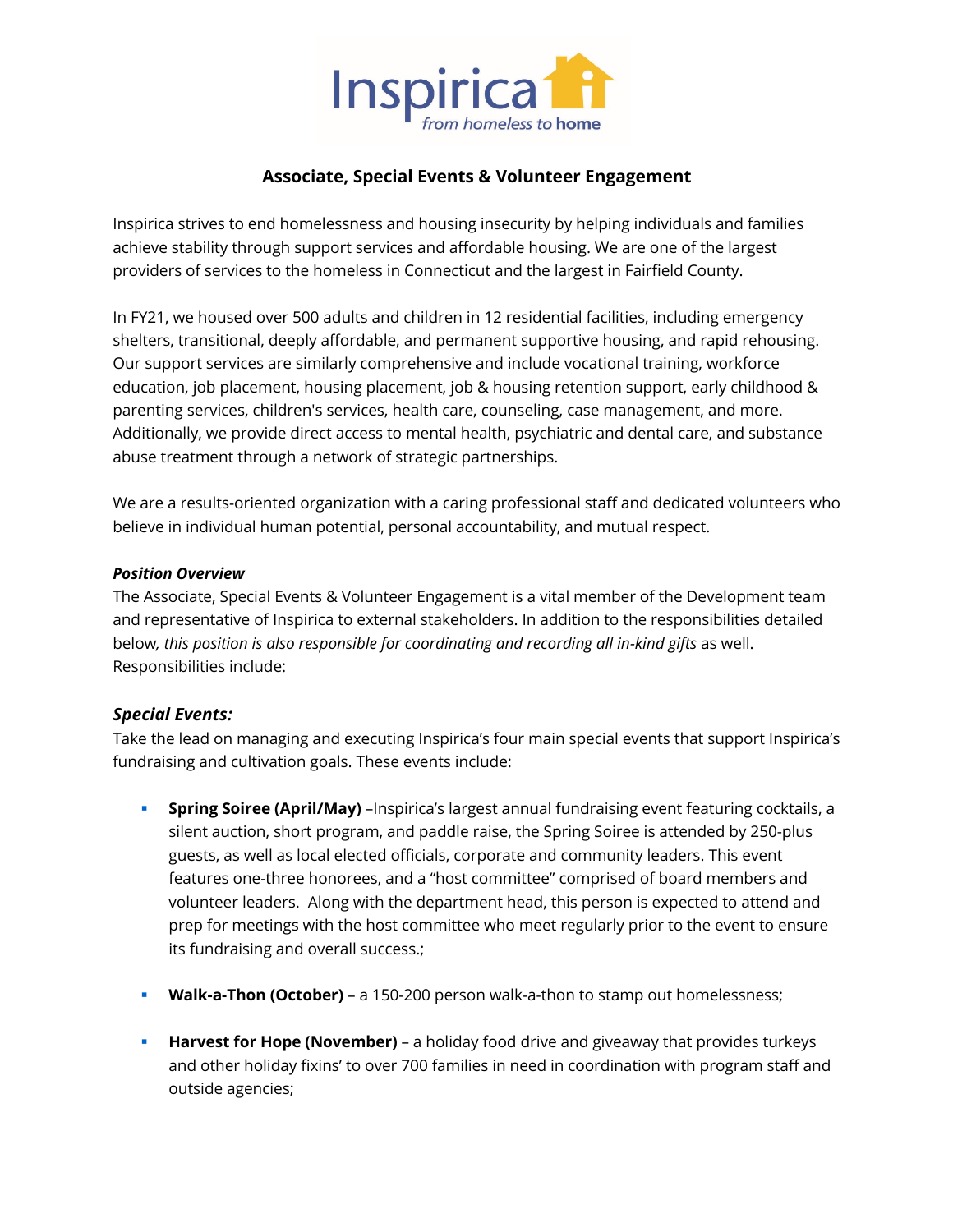§ **Holiday Wishes & Gift Collection (December)** – a toy drive that fulfills the holiday wishes of nearly 3,000 children served by 30+ non-profits and social services agencies in greater Fairfield County;

# **Responsibilities:**

- § Secure corporate and individual event and/or annual sponsorships in coordination with the Manager of Corporate and Community Engagement;
- § Coordinate and manage all event logistics, including developing budgets, managing vendor relationships, identifying, and securing venues, catering, A/V, multimedia production, etc.;
- § Develop, lead and coordinate recruitment and management of volunteers and staff, provide on-site management;
- § Cultivate relationships with and engage stakeholders as necessary, including external partners, members of Inspirica's board, corporate sponsors, individual supporters, etc.;
- **Maintain donor and/or volunteer records related to special events;**
- **■** Liaise with communications and development team on creating event collateral, developing strategy, and communications as related to promoting specific events;
- **•** Proactively provide strategic assessment of and recommendations for Inspirica's special events calendar;

## *Volunteer Engagement:*

Using Volunteer hub, manage Inspirica's robust individual volunteer and employee engagement program including day-to-day volunteer opportunities, recruitment and outreach, placement and orientation, evaluation, and retention.

## **Recruitment and Outreach**

- § Serve as an ambassador for the organization in the volunteer community;
- **E** Ensure timely responses to all inquiries and requests from current and prospective volunteers;
- § Work closely with Inspirica program staff to identify and ensure volunteers have meaningful opportunities across the organization;
- **Conduct outreach to existing civic and school community partners existing donors and** new prospects to encourage participation in different volunteer activities; and
- § Coordinate outreach to the faith-based community with the Development team, as appropriate.

# **Placement and Orientation**

- Create and implement effective strategies to recruit and place volunteers with the right skills within Inspirica's programs and administrative offices;
- § Develop and refine an orientation program that increases volunteers' understanding of the organization, as well as their role and responsibilities;
- § Develop and implement processes to ensure that volunteers receive appropriate supervision;
- **•** Prepare for and execute volunteers' workdays; and
- § Work with Inspirica staff to coordinate volunteer opportunities.